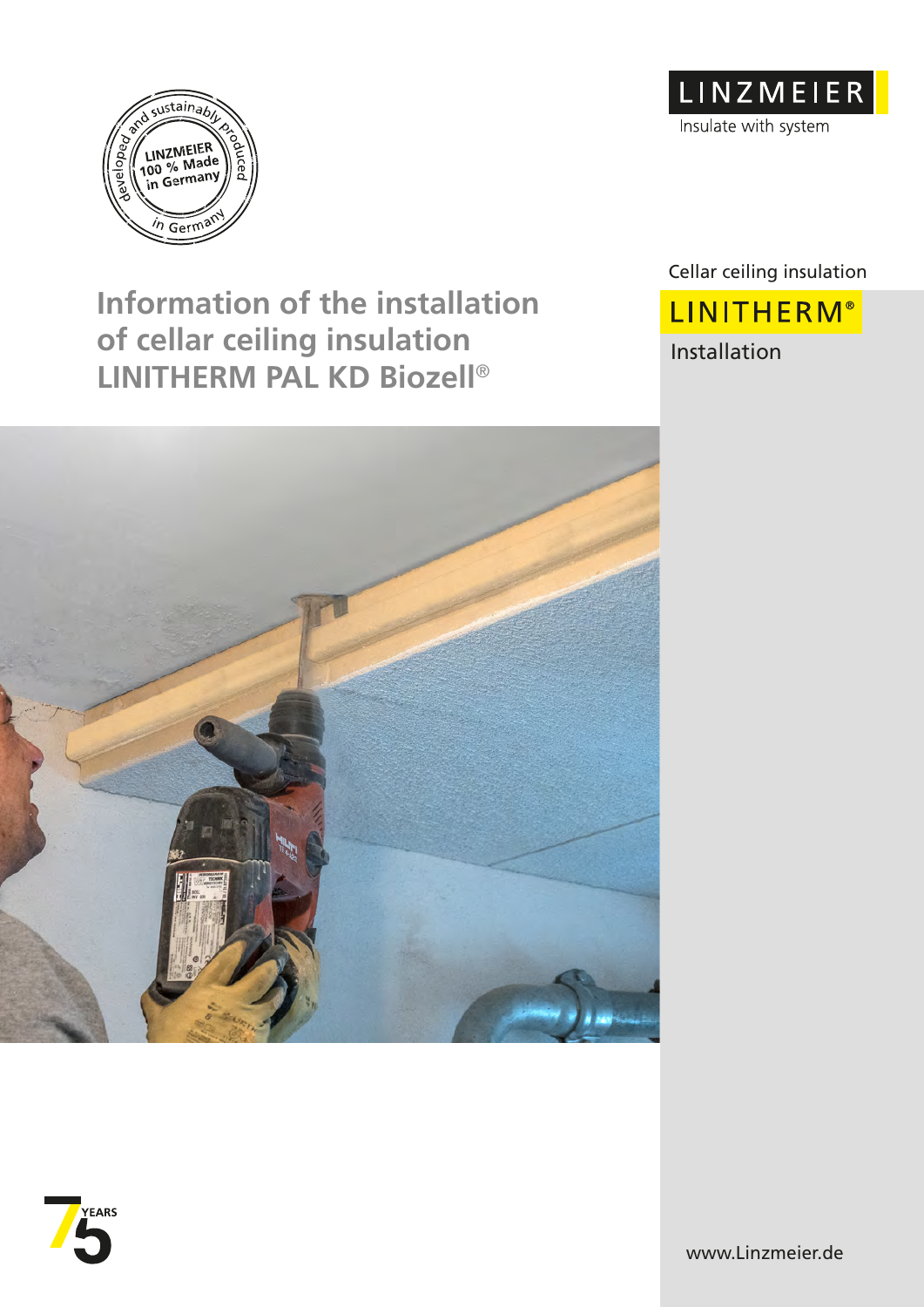![](_page_1_Picture_0.jpeg)

Insulate with system

#### Material requirement

Delivery

Safety provision

Tools

## **Installation LINITHERM PAL KD BioZell®**

LINITHERM elements, fixation clamps, BioZell® repair kit, BioZell® paint roller. Planed battens, L-wall connection profiles or fixation clamps are required depending on the desired wall connection. An additional bonding can improve flatness of the surface, then the LINITHERM adhesive foam is needed.

LINITHERM insulation elements are delivered on pallets. Unloading or transporting the elements on side has to be done carefully. During all works (laying the elements, etc.), it has to be observed, that no damages occur. The elements have to be protected against damp and UV light during storage, transport and installation, especially arount the cut edges.

The safety regulations on construction sites need to be observed.

For the installation of LINITHERM insulation elements only a few tools are necessary, which are usually available on every construction site. These are e.g. portable circular saw, jigsaw, foxtail, cutter knife, hammer drill, cordless screwdriver, level, hammer etc.

#### Installation information for LINITHERM PAL KD BioZell®

- Measure the ceiling accurately. Arrange LINITHERM elements to get an offset cross joint of at least 25 cm. This is useful concerning a good joint pattern and a low-cutting installation.
- Make the wall connection depending desired design, with wall connection profile [Fig. 1], planed battens [Fig. 2] or edge fixation clamps [Fig. 3].
- $\blacksquare$  Place the first board firmly against the wall. (cut the joints first, foam cavities to the masonry or insert a compriband).
- **Push 2 fixation clamps per element into the lengthwise joint and dowel to the ceiling [Fig. 4].**
- Insert the next board with the tongue joint into the edge joint; note offset joints and alignment.
- Adapt / cut the last row of boards and fix them to the wall as for the first row of boards. Alternatively, the last row of panels can be clamped (if necessary, wedged) and foamed / glued in place.
- Damages or open cut edges can be covered with the BioZell® repair kit.
- If desired, surface can be painted afterwards (e.g. with silicate or dispersion paints).
- If an additional gluing beside the fixation clamps is needed, the use of steel supports is recommended [Fig. 5].

![](_page_1_Picture_21.jpeg)

Edge fixation clam

![](_page_1_Picture_23.jpeg)

![](_page_1_Picture_24.jpeg)

![](_page_1_Picture_25.jpeg)

[Fig. 1] [Fig. 2]

![](_page_1_Picture_27.jpeg)

Fixation clam

![](_page_1_Picture_29.jpeg)

![](_page_1_Picture_30.jpeg)

![](_page_1_Picture_31.jpeg)

![](_page_1_Picture_33.jpeg)

[Fig. 6]

Linzmeier Bauelemente GmbH Industriestraße 21 Schortentalstr. 24 BE / EN / VA LINITHERM PAL KD<br>D-88499 Riedlingen D-07613 Königshofen/Thüringen 2022-05 / pdf D-88499 Riedlingen D-07613 Königshofen/Thüringen 2022-05 / pdf<br>+49 (0) 7371 1806-0 +49 (0) 36691 722-0<br>Discounter 2021-05 / Subject to changes +49 (0) 7371 1806-0 +49 (0) 36691 722-0<br>Info@Linzmeier.de www.Linzmeier.de www.Linzmeier.de